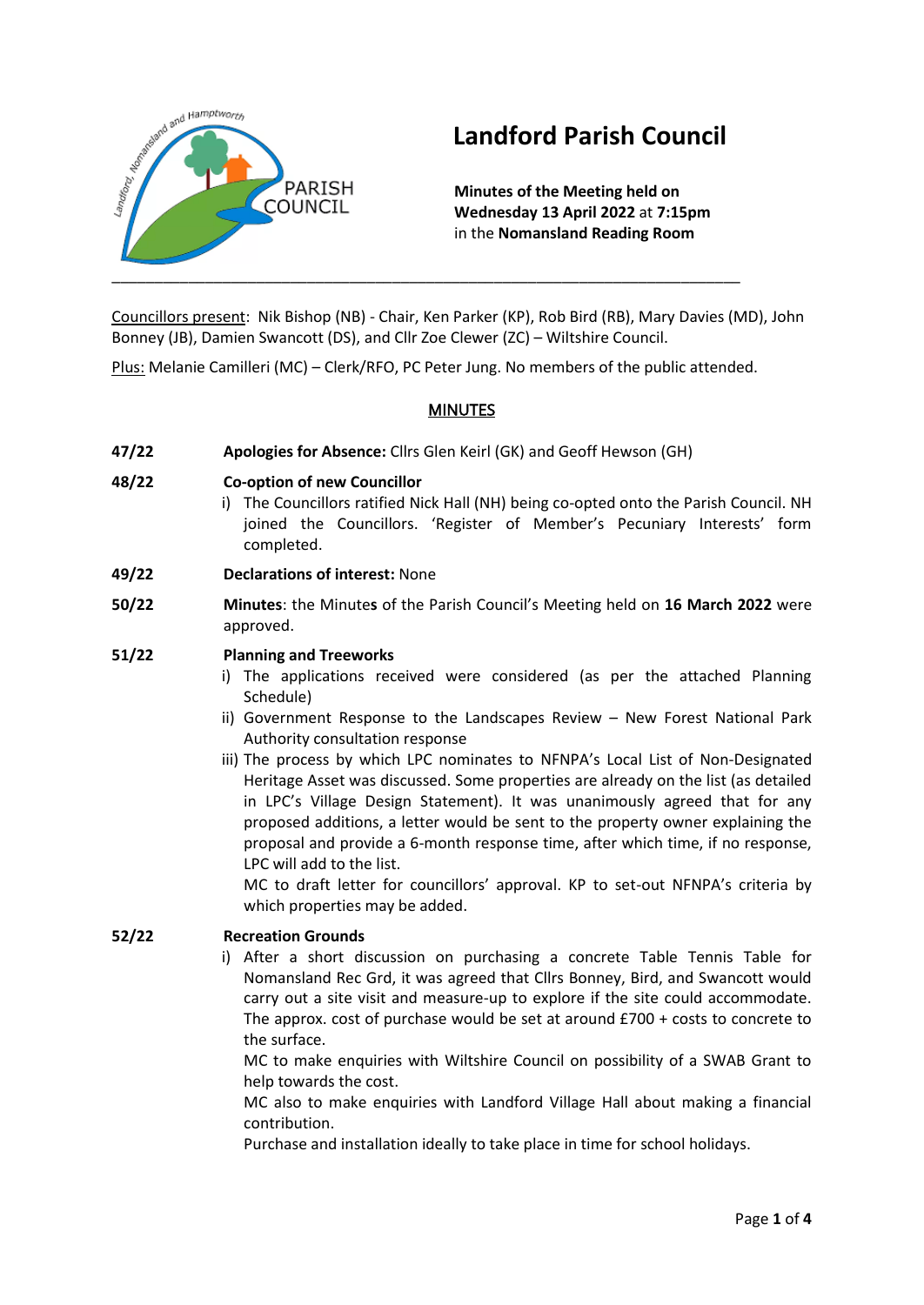- ii) It was agreed that MC will purchase 4x new 'No Dogs' signs (2 for each Rec Grd Play Areas)
- iii) Further consideration to request from AFC Totton Youth Team to play football on the Landford Rec Grd: deferred as no one from AFC Totton Youth Team attended.
- iv) It was unanimously agreed to award the Landford Rec Grd grass maintenance contract to Bawdens.

#### **53/22 Wooden Bus Shelters**

i) Consideration to ongoing maintenance particularly sweeping out leaves: bus shelters allocated as follows for leaves to be swept-out:- A36/Partridge Hill: DS A36/Pound Hill junction: KP A36/Stock Lane: RB Lyndhurst Road: GH

#### **54/22 Highways**

i) Concerns over road safety and speed limit on School Road, Nomansland (particularly around school drop off and pick up times). Cllr Clewer to make enquiries.

MC to make enquiries with Bramshaw's Community Speed Watch Team regarding speeding on Forest Road.

#### **55/22 Landford Parish Community Plan**

i) Consideration to the document and where LPC is requested to take action: Unanimously agreed to hold an EGM on 27 April 2022 and invite LPCP to attend to discuss.

#### **56/22 Finance**

i) The Cash Flow Report and payments were approved

#### **Account Balances**

Unity Trust Bank 31 March 2022: £34,465.89 Nationwide Business 95-day Saver 31 March 2022: £22,000.00 **Payments**

| Payee                     | <b>Detail</b>                                   | Amount £ (incl vat) | <b>Method</b> |
|---------------------------|-------------------------------------------------|---------------------|---------------|
| M Camilleri               | Monthly gross salary                            | 2009.25             | S/O           |
| 1&1                       | Email storage                                   | 6.00                | DD            |
| <b>SSE</b>                | <b>Electricity NML RR</b>                       | 267.72              | DD            |
| <b>WALC</b>               | <b>WALC/NALC subscription</b>                   | 813.96              | <b>BACS</b>   |
| Ideverde                  | Bins Landford Rec Grd & NML Rec Grd             | 123.75              | <b>BACS</b>   |
| Source for Business       | Water NML RR                                    | 33.63               | <b>BACS</b>   |
| Landford Methodist Church | Hall Hire (Defib Awareness Course)              | 24.00               | <b>BACS</b>   |
| M Camilleri               | Expenses, office consumables, Employer NI Conts | 229.69              | <b>BACS</b>   |
|                           | Total debit                                     | £3,594.00           |               |

| <b>Receipts</b> |                                |              |          |               |
|-----------------|--------------------------------|--------------|----------|---------------|
| Payee           | <b>Detail</b>                  |              | Amount £ | <b>Method</b> |
| Nationwide      | Interest                       |              | 93.33    |               |
| PG Sneddon      | Forest Fitness monthly payment |              | 35.00    |               |
|                 |                                | Total credit | £128.33  |               |

ii) MC reported that she's completed the Bank Reconciliation for year end 2021/22 and will continue to make preparations for the AGAR and internal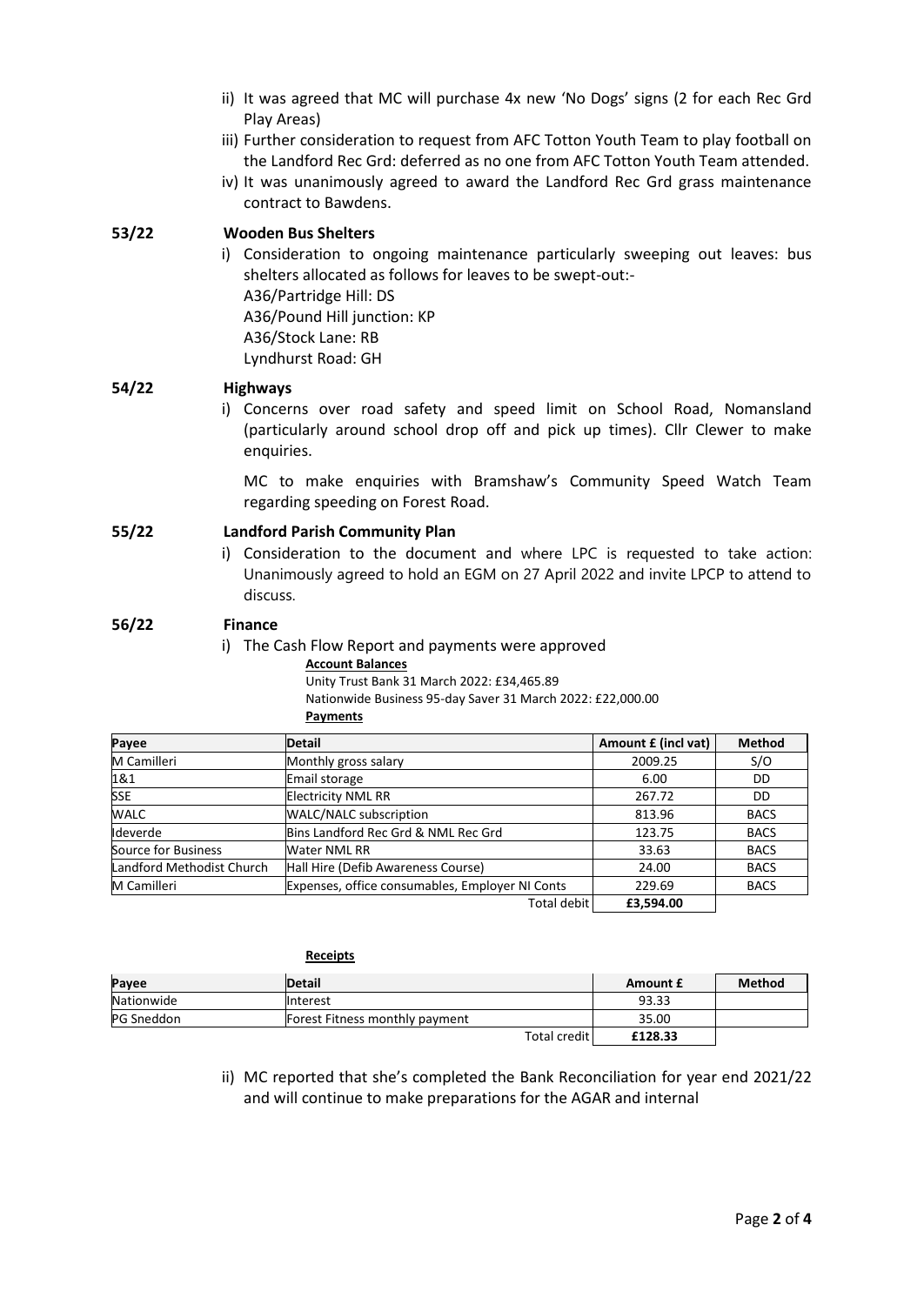# **57/22 To receive Councillors' Reports**

# **JB**

- Identified bins which need emptying NML. Suez (continue to monitor). Skate Park MC passed on to jack 360 who are responsible.
- Landford Rec Grd Weed & Feed due. NB looking in to.
- Vitaplay 6-month maintenance. Agreed unanimously to discontinue with immediate effect (given poor service)
- Attended Landford VH AGM. New chairs being purchased.

# **KP**

02 April Parish Community Litter Picking event. Good turnout and thanks to all volunteers.

Thanks also to Paul and Emoliy who keep the A36 layby clear of rubbish and fly tipping.

# **DS**

Signing-off a youth who carried out Litter Picking for his Duke of Edinburgh award.

#### **PC Peter Jung report**

- Delivered a report on recent activity including break-in to an outbuilding and van - tools stolen.
- Will be using NML RR as a base from which to work and as a drop-in centre. Members of the community are welcome to drop-in to discuss policing matters if they see his car parked at the cattle grid .

#### **58/22 Councillor Zoe Clewer (Wiltshire Council)**

April Report for LPC

- Please continue to report issues to WC via the MyWilts App or website and to the Police, as appropriate: 101, 999 or [salisburyareaCPT@wiltshire.police.uk](mailto:salisburyareaCPT@wiltshire.police.uk) Police reporting also feeds in to the funding formula so it is important to have accurate data.
- Rural crime: Policing meeting took place on 30 Mar 22.
	- o N.B. Out buildings and vehicle thefts, especially Land Rovers please warn friends and neighbours and make it difficult for criminals if you can.
	- o Posters and advice went out on to Facebook on 31Mar22.
	- $\circ$  PCC & Insp. Osborn contacted regarding rural crime, vehicle thefts school and Land Rover stolen for parts, both later found burned out in Hampshire. Assured of cross County liaison with Hampshire Constabulary from Inspector Osborn and from the PCC that 'the South will be given priority in terms of numbers.'
- In touch with HCC regarding supporting Roger Penny Way average speed cameras to reduce the number of speeding vehicles and reduce casualties. Feasibility study by HCC underway with all partners. There may be opportunities to work in cooperation on other cross county issues in the future.
- From NFNPA meeting, New Forest Landford Bog access work and Franchises lodge rhododendron clearance has been taking place.
- Cameron's Cottage winner of design award: Green award winner and design commendation at NFNPA Awards.
- Free Bike register event 14 Apr22, timings on FB. (Post meeting note, a total of 43 bikes were labelled during this event. Thank you to our local Police for organising it and marking the bikes.)
- Followed up SID poles twice, will continue to chase